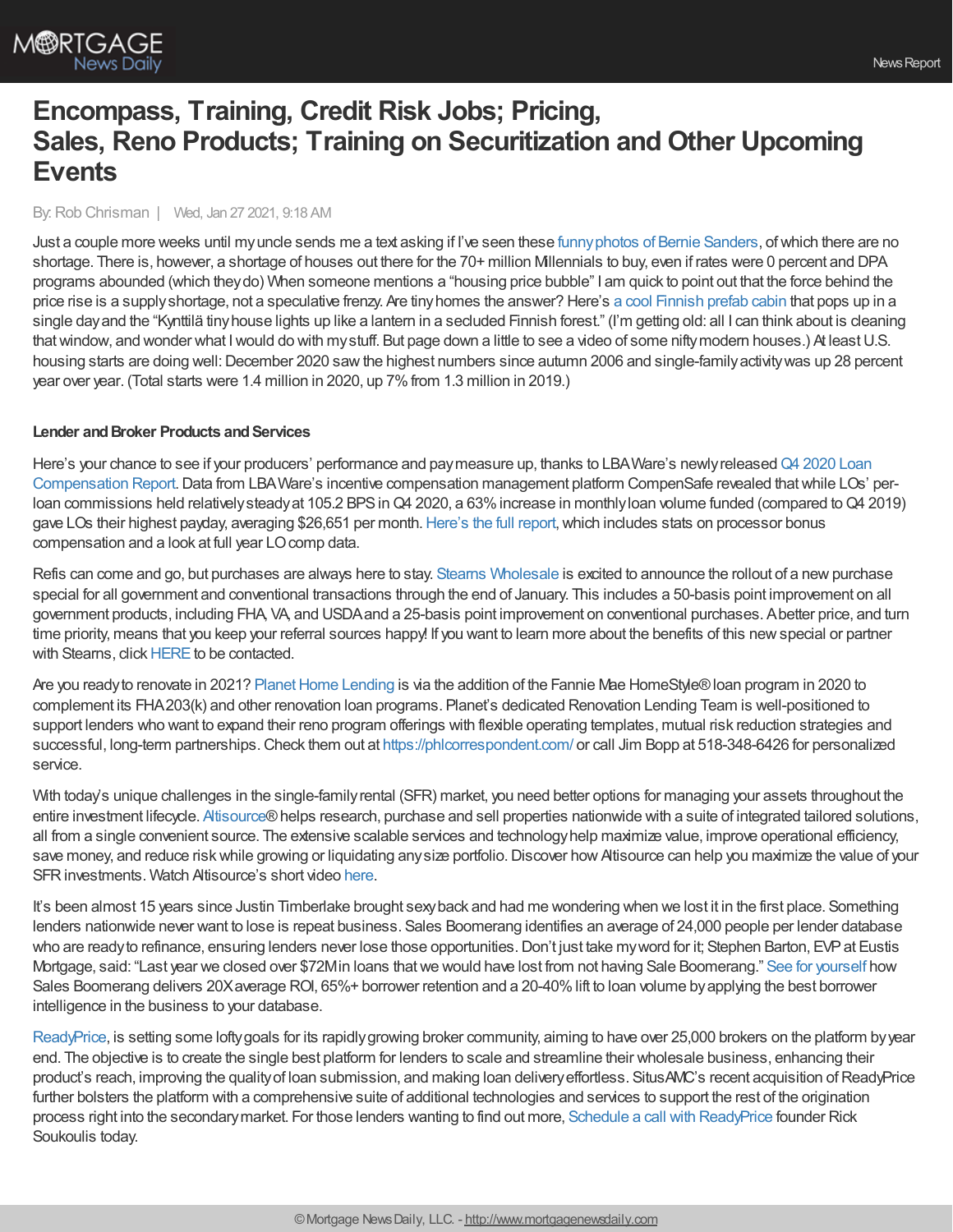## **M®RTGAGE News Daily**

#### **TrainingandEvents**

Are you prepared for the shift to agencysecuritization? Do you have the right know-howand processes in place to support best execution and pool optimization in this new model? To address the recent [announcement](https://nam04.safelinks.protection.outlook.com/?url=https%253A%252F%252Fhome.treasury.gov%252Fnews%252Fpress-releases%252Fsm1236&data=04%257C01%257CEmily.Engstrom%2540bkfs.com%257C9259316d367b4d70b66508d8c247e879%257C74ef4d5224794bb98d36530beb14e556%257C0%257C0%257C637472961408381966%257CUnknown%257CTWFpbGZsb3d8eyJWIjoiMC4wLjAwMDAiLCJQIjoiV2luMzIiLCJBTiI6Ik1haWwiLCJXVCI6Mn0%253D%257C1000&sdata=wQDY9Sf9QFozsu77ZZJ2L2qHSLUISV1c%252Fsy%252FYf9gLT8%253D&reserved=0) that has sparked industry buzz, Black Knight will host an informative and timely webinar, Preparing for the Operational Shift to Securitization, on Wednesday, February 10, 2021 at 11:00 AMCT. During this revealing virtual session, our panel of industryexperts will discuss what this means for your business as well as the key takeaways you need to knowin order to prepare appropriatelyand effectively. Attendees will also have the opportunityto listen to valuable insights and lessons learned from FirstBank, who recently shifted to a predominantly MBS delivery model. You don't want to miss this timely conversation as we highlight implications for rate sheet pricing, servicing departments, back office teams, and more. [Register](https://nam04.safelinks.protection.outlook.com/?url=https%253A%252F%252Fattendee.gotowebinar.com%252Fregister%252F4969211328485852176&data=04%257C01%257CEmily.Engstrom%2540bkfs.com%257C9259316d367b4d70b66508d8c247e879%257C74ef4d5224794bb98d36530beb14e556%257C0%257C0%257C637472961408391920%257CUnknown%257CTWFpbGZsb3d8eyJWIjoiMC4wLjAwMDAiLCJQIjoiV2luMzIiLCJBTiI6Ik1haWwiLCJXVCI6Mn0%253D%257C1000&sdata=nAZKrnmw98w439fADzFe%252BLKbMFt7ChmTFjzd%252B2Bc6B0%253D&reserved=0) today.

Rich Swerbinsky, the COOof The Mortgage Collaborative, and Iwill be discussing current events in the mortgage market this Fridayat 3PM ETin, "The Rundown with Rob and Rich." [Register](https://mtgcoop.zoom.us/webinar/register/WN_hOUDEqURT9m3mhKCJWRM-A) here for the 30-minute session to help wrap up the week.

On February4th, the Charlotte Regional Mortgage Lenders Association is hosting a Zoom [meeting](https://atlanticbay.zoom.us/meeting/register/tJYqdOGvqTwrGNPJ62Cj4VWlkkAzVkBu_Gg0) with KellyMarks, President of the NC Association of Realtors. What are Realtors thinking about? Kelly has been a Realtor since 1982 and has served in numerous leadership roles in the real estate profession. The format for the meeting will be a "conversation" style. If you have anyquestions, please email them to AmyRamsey.

Today, January 27: The new 1003/Universal Residential Loan Application is here. [Register](http://coamp.wildapricot.org/event-4112147) for CoAMP's educational event on the new 1003/Universal Residential Loan Application.Register for live [webinar](https://zoom.us/webinar/register/WN_z5jbObw0R2Kg7hQq1mBwvA) of Tavant FinDecision and Auto Disclose. BuckleyLLPwill explore Foresight 20/21.Register to hear this [Webcast:](https://go.buckleyfirm.com/WC-2021-01-27-Whatsnextforprivacyanddatasecurityin2021andbeyond_LP-Registration.html) What's next for privacyand data securityin 2021 and beyond?

Tomorrow, January 28th, the California MBA's Mortgage Quality & Compliance Committee (MQAC), sponsored by The Compliance Group, will present two leading experts discussing the impact of the new QMrule. Hear from [Joseph](https://www.linkedin.com/in/joe-lynyak-1745b1a/) Lynyak, Partner at Dorsey & Whitney, and [Angela](https://www.linkedin.com/in/angela-c-45337ba/) Cheek, VP and Counsel, Product Compliance at ICE Mortgage Technology. Click here to [RSVP,](https://register.gotowebinar.com/register/3354379491057896718) and go to the [California](https://cmba.com/events-home/) MBA website for details about all upcoming webinars and conferences.

National M's February training line-up options include: Tuesday, February 2 - How to Plan and Attack Each Week, with Bruce Lund, Ph.D. Thursday, February 11 - [Appraisal](https://register.gotowebinar.com/register/8052718020511945998) Reviews - Changes, COVID, & What's Ahead. Wednesday, February 17 - Voicemail [Strategies](https://register.gotowebinar.com/register/9005127087031029775) to Get Prospects to Return Your Calls.

Genworth Mortgage Insurance will offer the next installment of *That MI Guy's* lessons for [new-to-industryloan](http://go.genworth.com/I0K0pNU0daMcYW2f090WW01) officers as well as an interactive session on [calculating](https://new.mortgageinsurance.genworth.com/training/course/best-practices-calculating-income-interactive#register) income facilitated byCustomer Education Director MaryKayScully, among manyother session topics. Viewthe full FebruaryTraining Calendar [here.](https://new.mortgageinsurance.genworth.com/training-calendar?view=events&ym=202102&utm_medium=referral&utm_source=crisman&utm_campaign=webinar-calendar&utm_content=feb)

Nicollette Chapman (VP of National Sales) will discuss the best strategies to win builder business in this February 4th [Webinar](https://meyersresearch.zoom.us/webinar/register/WN_KlchI3IXQD-MqMd8-ICbtA). Q&A with all-star builder originators include special guests Dave Macke, Mike Kenevan, and Kelley Hailstone.

Register for an FHADE Underwriting Live [Training](https://diehleducation.com/fha-underwriter/mbac/) led by Marianne Collins, Diehl Mortgage Training & Compliance on February 6th, 13th, and 20th. MBAC Members will receive a \$100/person discount byentering the Coupon Code of: FHAUWT100.

## **Capital Markets**

MBStraders tend to react to pieces of news whereas economists take a broader perspective. Lastweek's economic data was primarily focused on the housing marketwhich was a standout area of the economyduring 2020 as low mortgage rates and changing consumer preferences (toward more space to accommodate a more home centric lifestyle) boosted existing home sales, housing starts and builder confidence. Existing home sales rose 0.7 percent to a 6.756-million-unit pace in December which was 22 percent above the level 12 months ago. Purchase mortgage applications were up 14 percent over the prior twelve months for the week of January15th, an indication that home sales will likelyremain elevated over the next couple months. Single familyhousing starts jumped 12 percent in December and were up 27.8 percent over the prior year as more buyers opted to leave closer confines for the suburbs. Multifamilystarts were down 38.7 percent year-over-year as rising rental vacancies have cooled the once hot market.**Builder confidence remains high, but slightlyoff its recent peak** as supplyand labor shortages are creating challenges. Additionally, foot traffic has slowed due to the increase in COVID cases.

Treasuries ended yesterday flat and the basis recovered (tighter, helping MBS prices compared Treasury prices) due to a draw in demand from a varietyof account types: overseas investors, domestic banks, and hedge funds, primarily, and a veryhigh (75+ percent) hit rate at the late morning UMBS30 FedTrade operation. Some of the dealer and "faster-money" was de-risking ahead of today's **large Fedpurchase schedule and FOMC events**, which meant the fixed-rate markets were not influenced much by the day's economic data. Home prices for November posted the sharpest increase since mid-2014 and Consumer Confidence for Januaryticked upward due to an optimistic short-